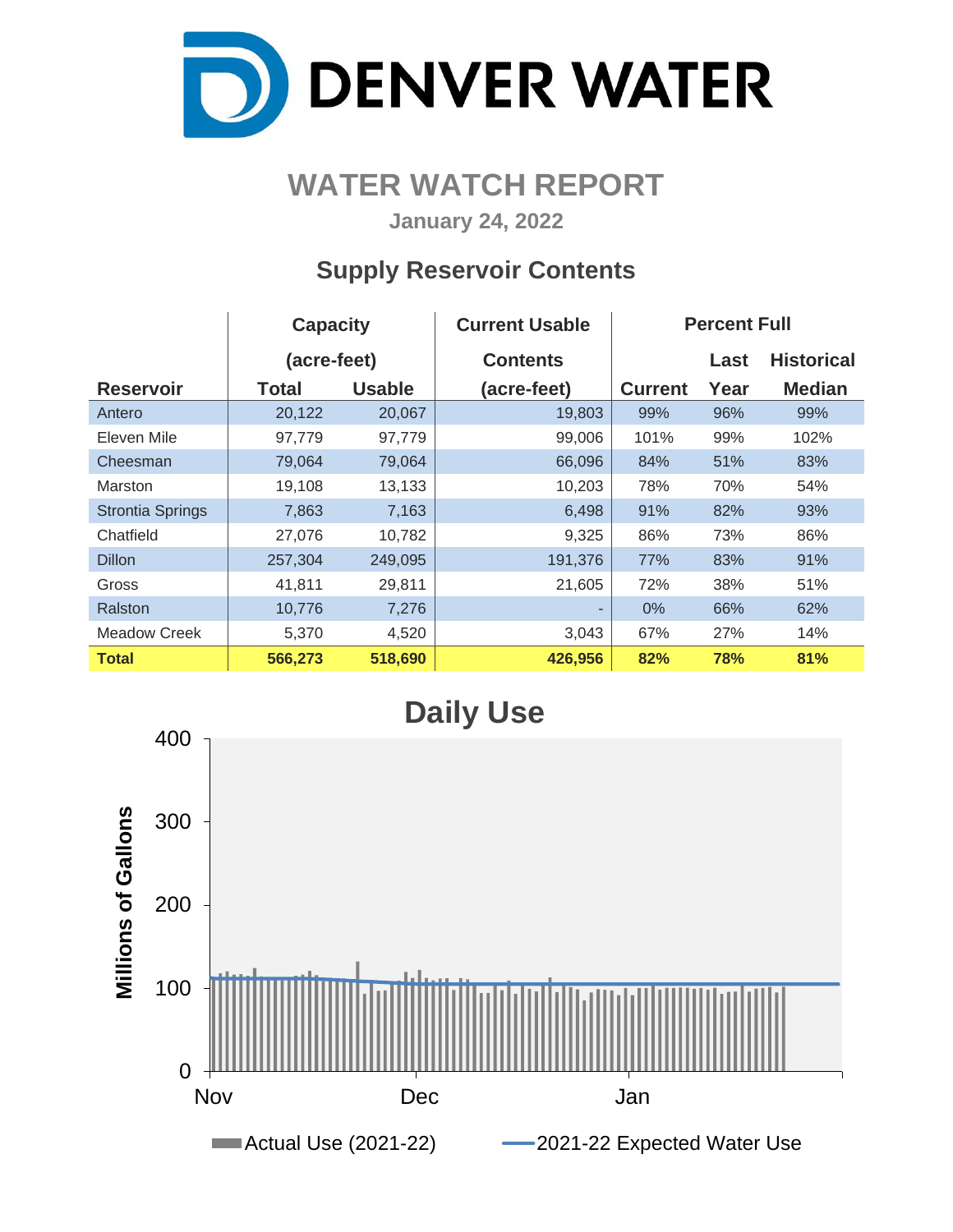

# **Supply Reservoir Contents**

Note: Denver Water forecasts seasonal reservoir storage contents under dry future weather, normal future weather and wet future weather scenarios.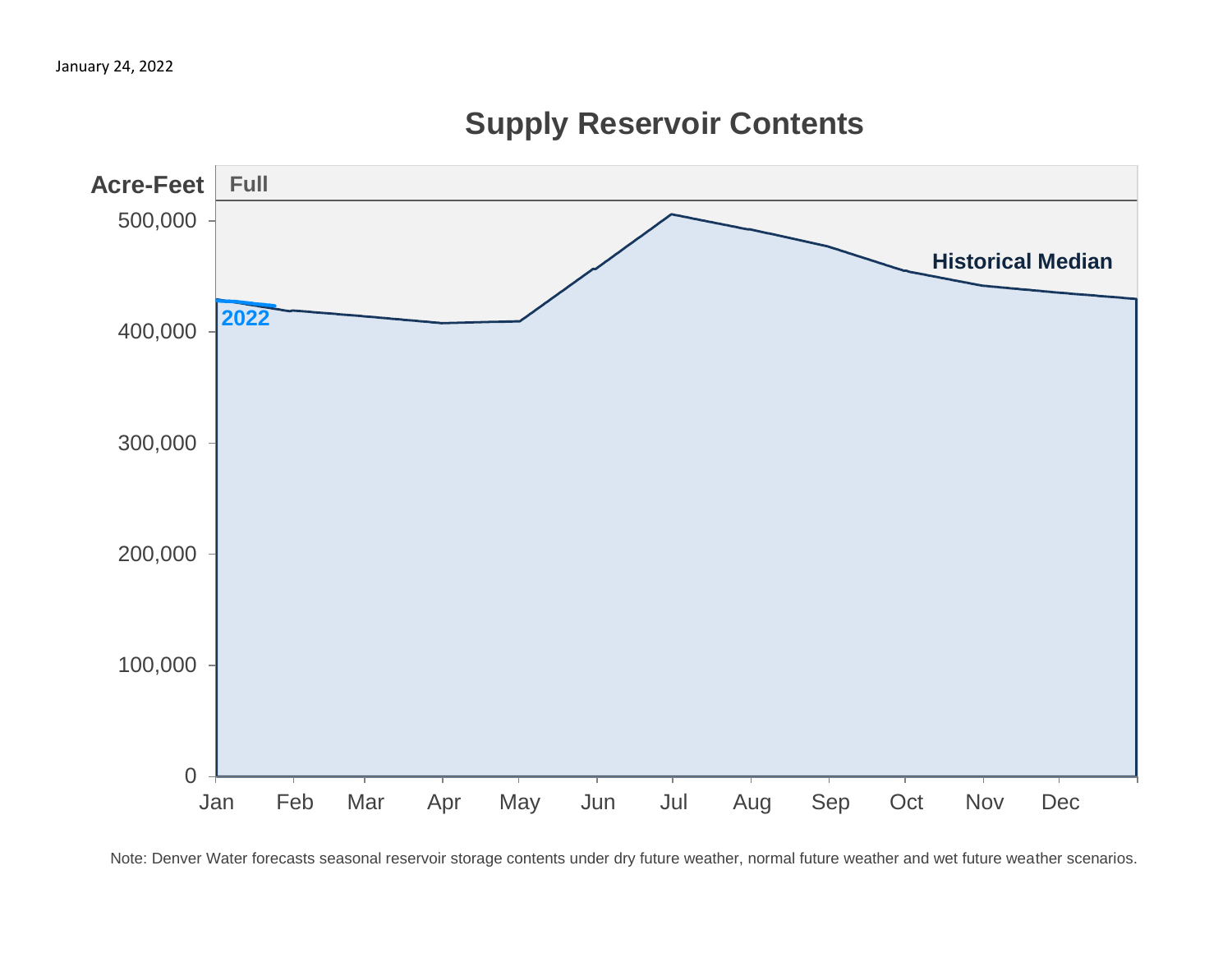

# **January Precipitation**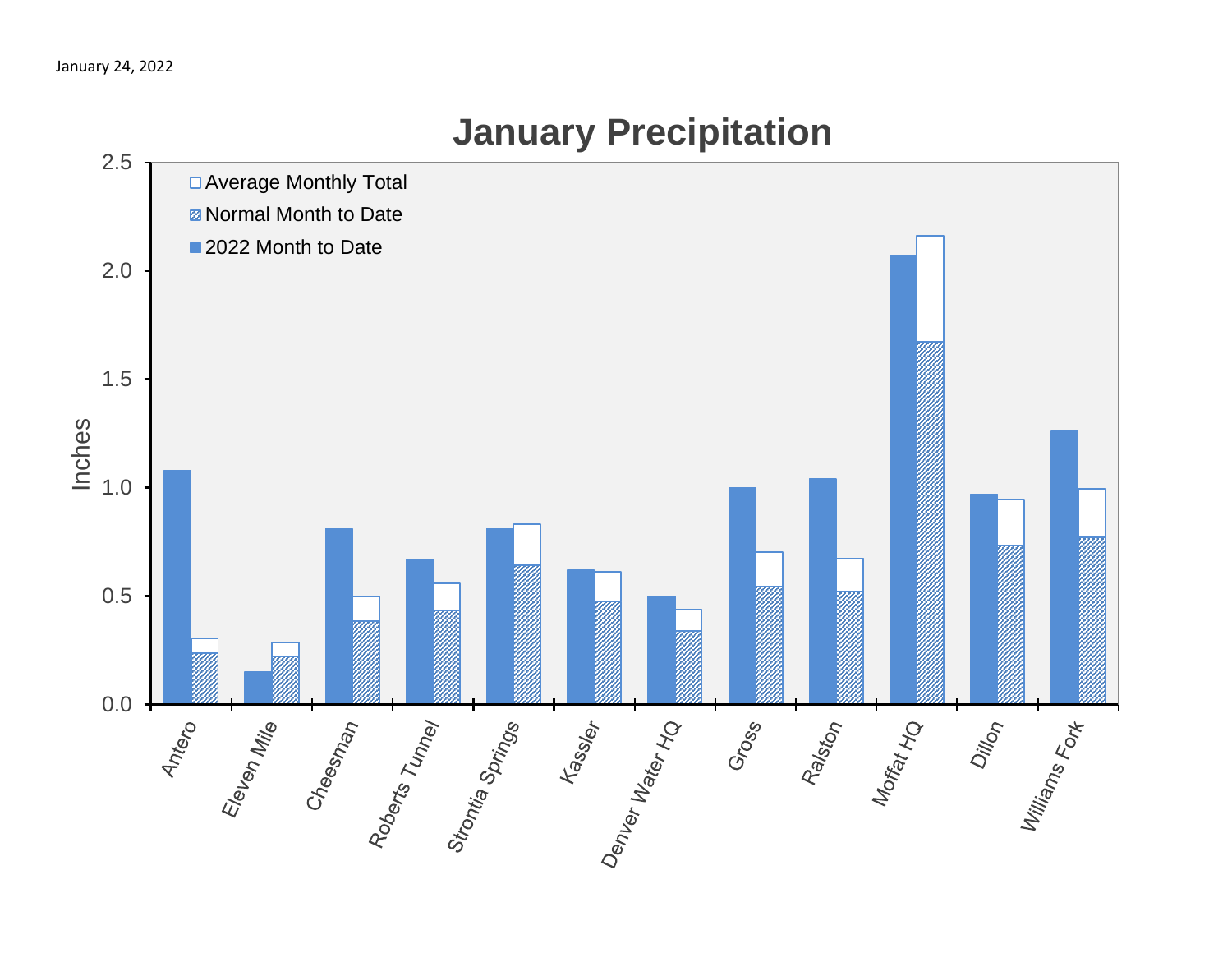

Data are from the 7 Snotel stations above Denver Water's Upper South Platte diversion

### **Snowpack: Colorado River Watershed**

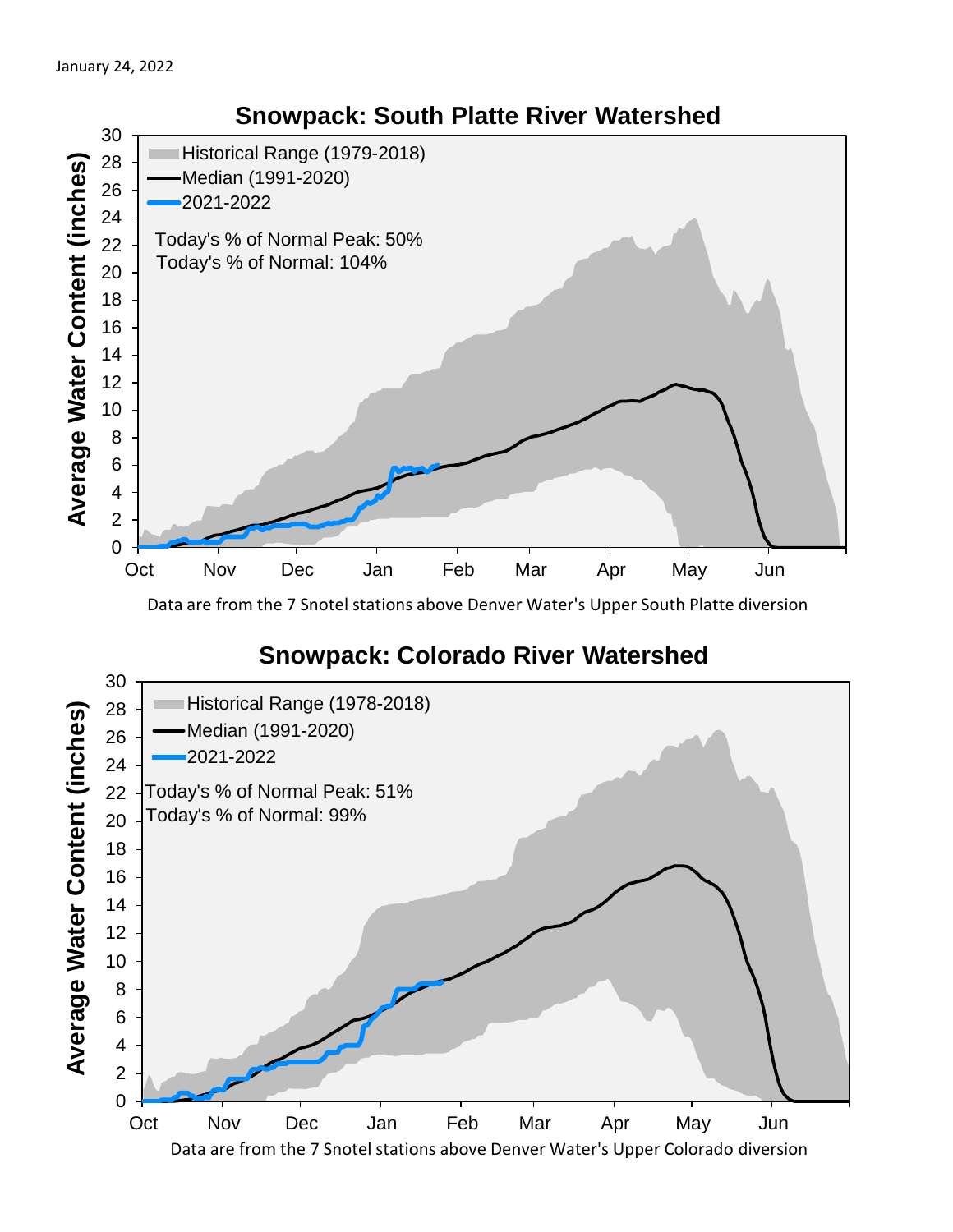

 **Cumulative Precipitation: South Platte River Watershed**

Data are from the 7 SNOTEL stations above Denver Water's Upper South Platte diversion facilities.



Data are from the 7 SNOTEL stations above Denver Water's Upper Colorado diversion facilities.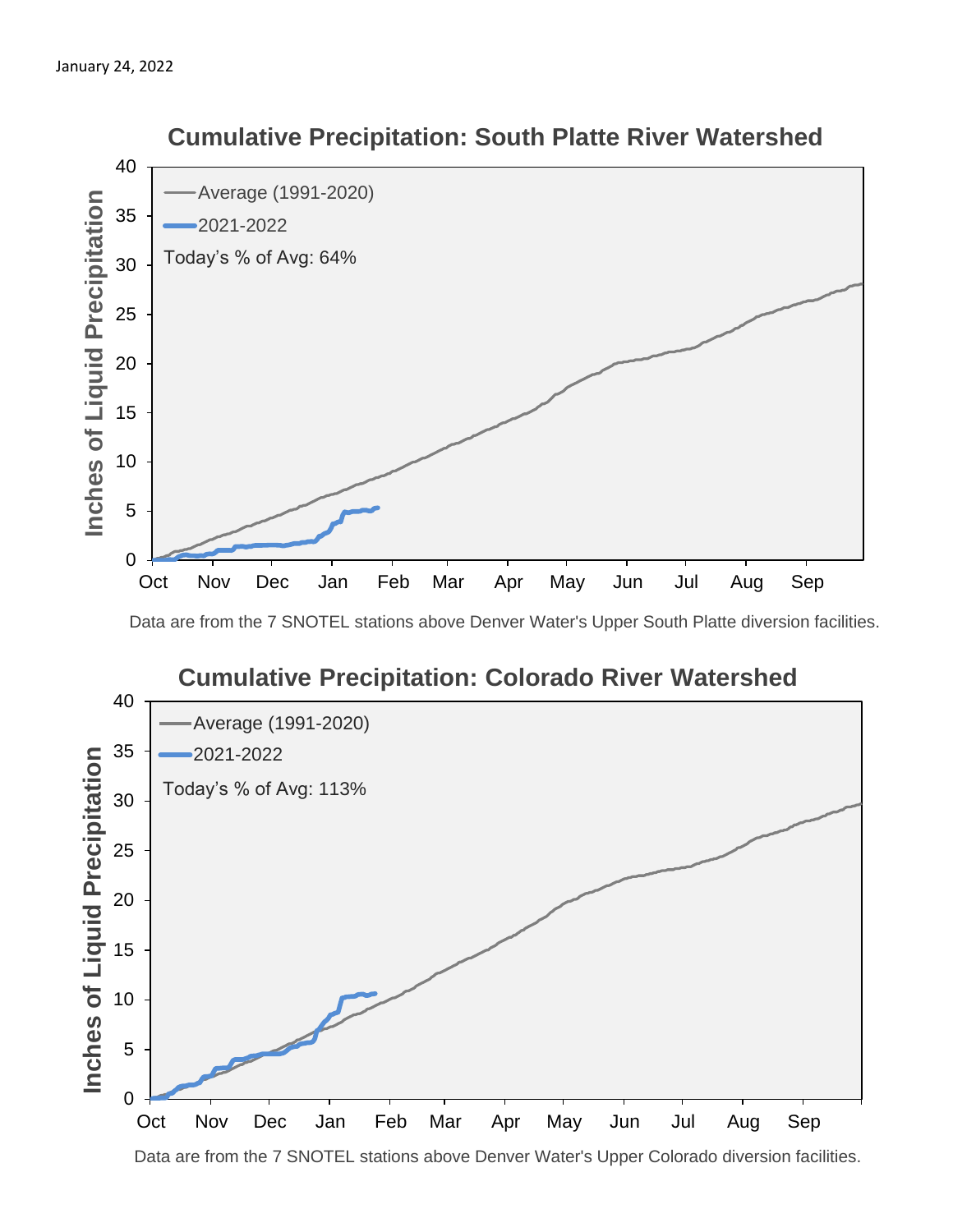#### January 24, 2022

|                                                       | <b>Denver Water Use and Reservoir Contents 2022</b> |                  |           |     |     |     |     |     |     |     |     |     |     |     |                |
|-------------------------------------------------------|-----------------------------------------------------|------------------|-----------|-----|-----|-----|-----|-----|-----|-----|-----|-----|-----|-----|----------------|
|                                                       |                                                     |                  | Jan       | Feb | Mar | Apr | May | Jun | Jul | Aug | Sep | Oct | Nov | Dec | <b>YTD-Avg</b> |
| Predicted End-of-Month Supply Reservoir               |                                                     |                  | 419,700   |     |     |     |     |     |     |     |     |     |     |     |                |
| Contents (Full = 518,449 AF)                          |                                                     |                  |           |     |     |     |     |     |     |     |     |     |     |     |                |
| Actual End-of-Month Supply Reservoir<br>Contents (AF) |                                                     |                  |           |     |     |     |     |     |     |     |     |     |     |     |                |
| Actual % Full                                         |                                                     |                  |           |     |     |     |     |     |     |     |     |     |     |     |                |
| Historical Median % Full                              |                                                     |                  | 81%       | 80% | 79% | 79% | 88% | 98% | 95% | 92% | 88% | 85% | 84% | 83% |                |
| 2022 Expected Daily Use (MG)                          |                                                     |                  | 105       | 104 | 102 | 120 | 157 | 257 | 298 | 292 | 270 | 158 | 105 | 101 | 105            |
| Actual Daily Use (MG)                                 |                                                     | $\mathbf{1}$     | 92        |     |     |     |     |     |     |     |     |     |     |     |                |
|                                                       |                                                     | $\overline{2}$   | 100       |     |     |     |     |     |     |     |     |     |     |     |                |
|                                                       |                                                     | 3                | 100       |     |     |     |     |     |     |     |     |     |     |     |                |
|                                                       |                                                     | $\overline{4}$   | 105       |     |     |     |     |     |     |     |     |     |     |     |                |
|                                                       |                                                     | 5<br>6           | 99<br>101 |     |     |     |     |     |     |     |     |     |     |     |                |
|                                                       |                                                     | $\overline{7}$   | 100       |     |     |     |     |     |     |     |     |     |     |     |                |
|                                                       |                                                     | 8                | 101       |     |     |     |     |     |     |     |     |     |     |     |                |
|                                                       |                                                     | $\boldsymbol{9}$ | 101       |     |     |     |     |     |     |     |     |     |     |     |                |
| D                                                     |                                                     | 10               | 99        |     |     |     |     |     |     |     |     |     |     |     |                |
|                                                       | Α                                                   | 11               | 100       |     |     |     |     |     |     |     |     |     |     |     |                |
|                                                       | Υ                                                   | 12               | 98        |     |     |     |     |     |     |     |     |     |     |     |                |
|                                                       |                                                     | 13               | 101       |     |     |     |     |     |     |     |     |     |     |     |                |
| $\circ$                                               |                                                     | 14               | 93        |     |     |     |     |     |     |     |     |     |     |     |                |
|                                                       | F                                                   | 15               | 96        |     |     |     |     |     |     |     |     |     |     |     |                |
|                                                       |                                                     | 16               | 96        |     |     |     |     |     |     |     |     |     |     |     |                |
| M                                                     |                                                     | 17               | 103       |     |     |     |     |     |     |     |     |     |     |     |                |
| O                                                     |                                                     | 18               | 96        |     |     |     |     |     |     |     |     |     |     |     |                |
| N                                                     |                                                     | 19               | 100       |     |     |     |     |     |     |     |     |     |     |     |                |
|                                                       | T                                                   | 20               | 100       |     |     |     |     |     |     |     |     |     |     |     |                |
| н                                                     |                                                     | 21               | 102       |     |     |     |     |     |     |     |     |     |     |     |                |
|                                                       |                                                     | 22               | 95        |     |     |     |     |     |     |     |     |     |     |     |                |
|                                                       |                                                     | 23               | 102       |     |     |     |     |     |     |     |     |     |     |     |                |
|                                                       |                                                     | 24               |           |     |     |     |     |     |     |     |     |     |     |     |                |
|                                                       |                                                     | 25               |           |     |     |     |     |     |     |     |     |     |     |     |                |
|                                                       |                                                     | 26               |           |     |     |     |     |     |     |     |     |     |     |     |                |
|                                                       |                                                     | 27               |           |     |     |     |     |     |     |     |     |     |     |     |                |
|                                                       |                                                     | 28               |           |     |     |     |     |     |     |     |     |     |     |     |                |
|                                                       |                                                     | 29               |           |     |     |     |     |     |     |     |     |     |     |     |                |
|                                                       |                                                     | $30\,$           |           |     |     |     |     |     |     |     |     |     |     |     |                |
|                                                       |                                                     | 31               |           |     |     |     |     |     |     |     |     |     |     |     |                |
| <b>Monthly Average</b>                                |                                                     |                  | 99<br>94% |     |     |     |     |     |     |     |     |     |     |     | 99<br>94%      |
| % of 2022 Expected Daily Use                          |                                                     |                  |           |     |     |     |     |     |     |     |     |     |     |     |                |

Notes: 1) "AF" denotes acre-feet. "MG" denotes million gallons. 2) Expected Daily Use is based on historical use with normal weather conditions. 3) The predicted end-of-month supply reservoir contents figures assume normal weather after January 3<sup>rd</sup>, 2022. 4) The differences between predicted and actual end-of-month supply reservoir contents are the result of normal estimation error of daily use, supply, evaporation, carriage losses and raw water deliveries. 5) Predicted supply reservoir contents last updated on January 3rd, 2022. 6) Daily water figures are subject to change.